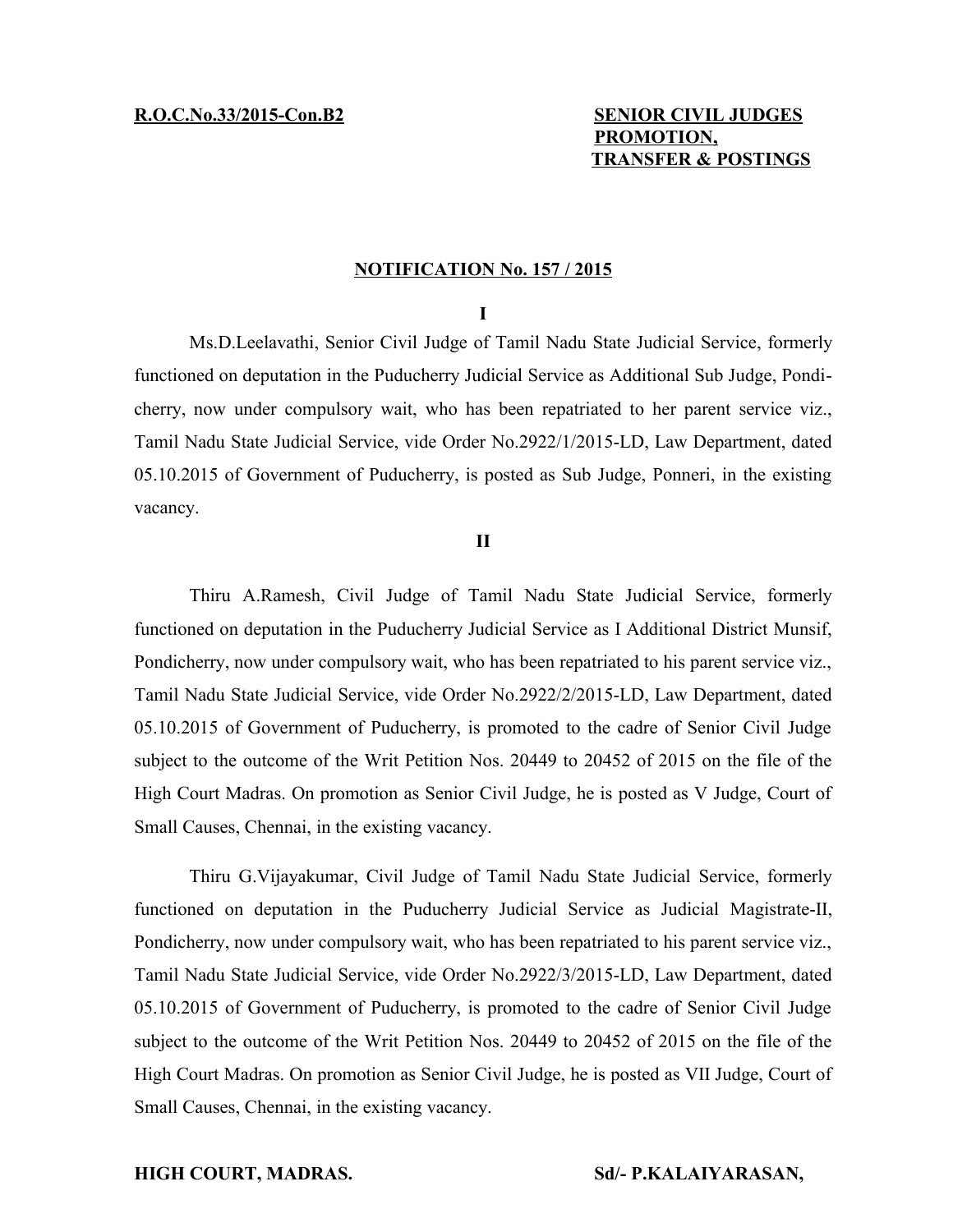# **DATED : 14.10.2015. REGISTRAR GENERAL**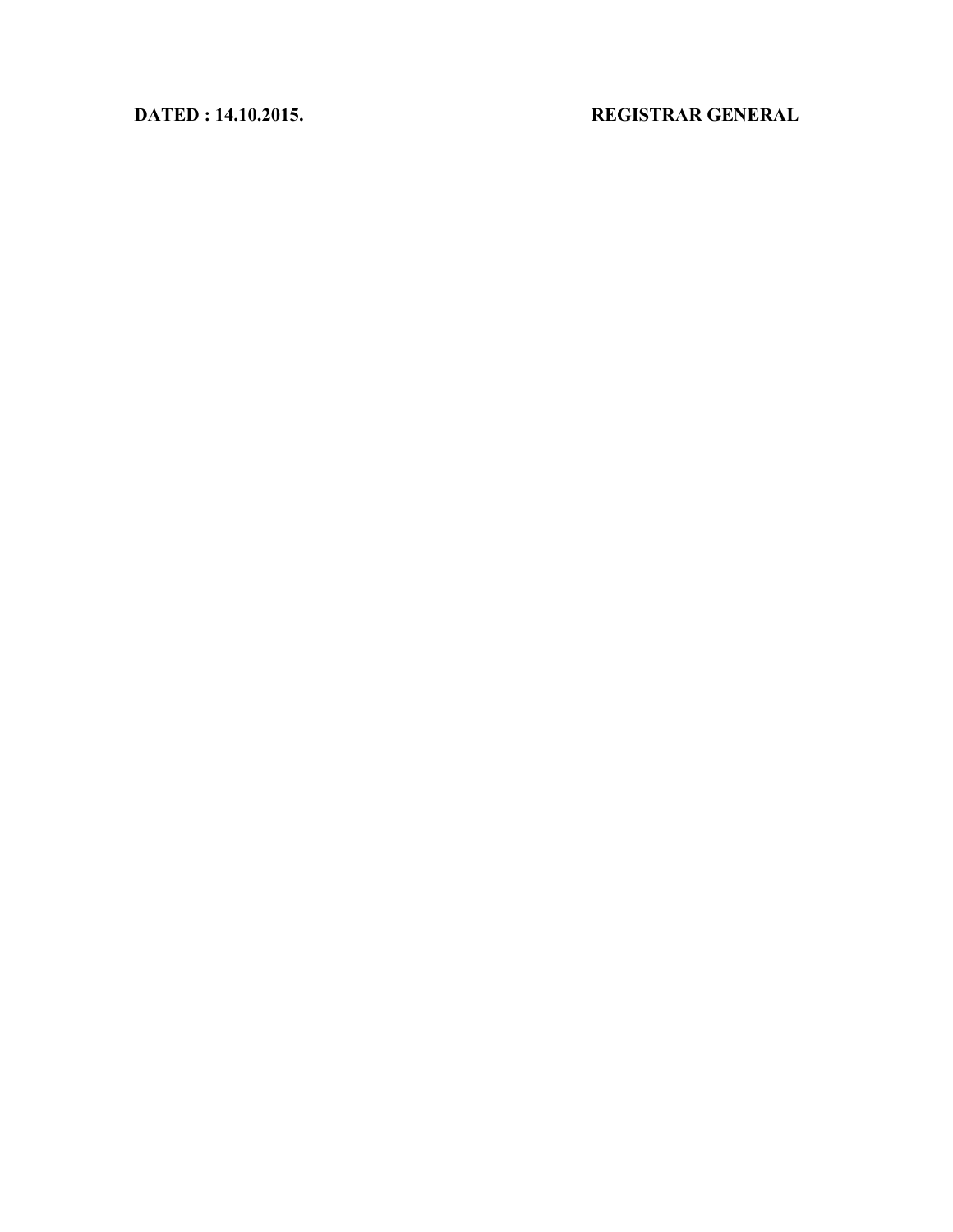### **R.O.C.No.33/2015-Con.B2**

### **OFFICIAL MEMORANDUM**

- Sub: Courts and Judges Senior Civil Judges Transfer, Promotion and postings - Notification issued - Joining instructions - Issued.
- Ref: High Court's Notification No.157/ 2015, dated :12.10.2015.

Ms.D.Leelavathi, Senior Civil Judge of Tamil Nadu State Judicial Service, functioned on deputation in the Puducherry Judicial Service as Additional Sub Judge, Pondicherry, now under compulsory wait, who has been repatriated to her parent service viz., Tamil Nadu State Judicial Service, and posted as Sub Judge, Ponneri in the High Court's Notification cited above, is required to take charge of the post of Sub Judge, Ponneri, immediately, without fail.

Thiru A.Ramesh, Civil Judge of Tamil Nadu State Judicial Service, functioned on deputation in the Puducherry Judicial Service as I Additional District Munsif, Pondicherry, now under compulsory wait, who has been repatriated to his parent service viz., Tamil Nadu State Judicial Service and promoted as Senior Civil Judge subject to the outcome of the Writ Petition Nos. 20449 to 20452 of 2015 on the file of the High Court Madras, and posted as V Judge, Court of Small Causes, Chennai in the High Court's Notification cited above, is required to take charge of the post of V Judge, Court of Small Causes, Chennai, immediately, without fail.

Thiru G.Vijayakumar, Civil Judge of Tamil Nadu State Judicial Service, functioned on deputation in the Puducherry Judicial Service as Judicial Magistrate-II, Pondicherry, now under compulsory wait, who has been repatriated to his parent service viz., Tamil Nadu State Judicial Service and promoted as Senior Civil Judge subject to the outcome of the Writ Petition Nos. 20449 to 20452 of 2015 on the file of the High Court Madras, and posted as VII Judge, Court of Small Causes, Chennai in the High Court's Notification cited above, is required to take charge of the post of VII Judge, Court of Small Causes, Chennai, immediately, without fail.